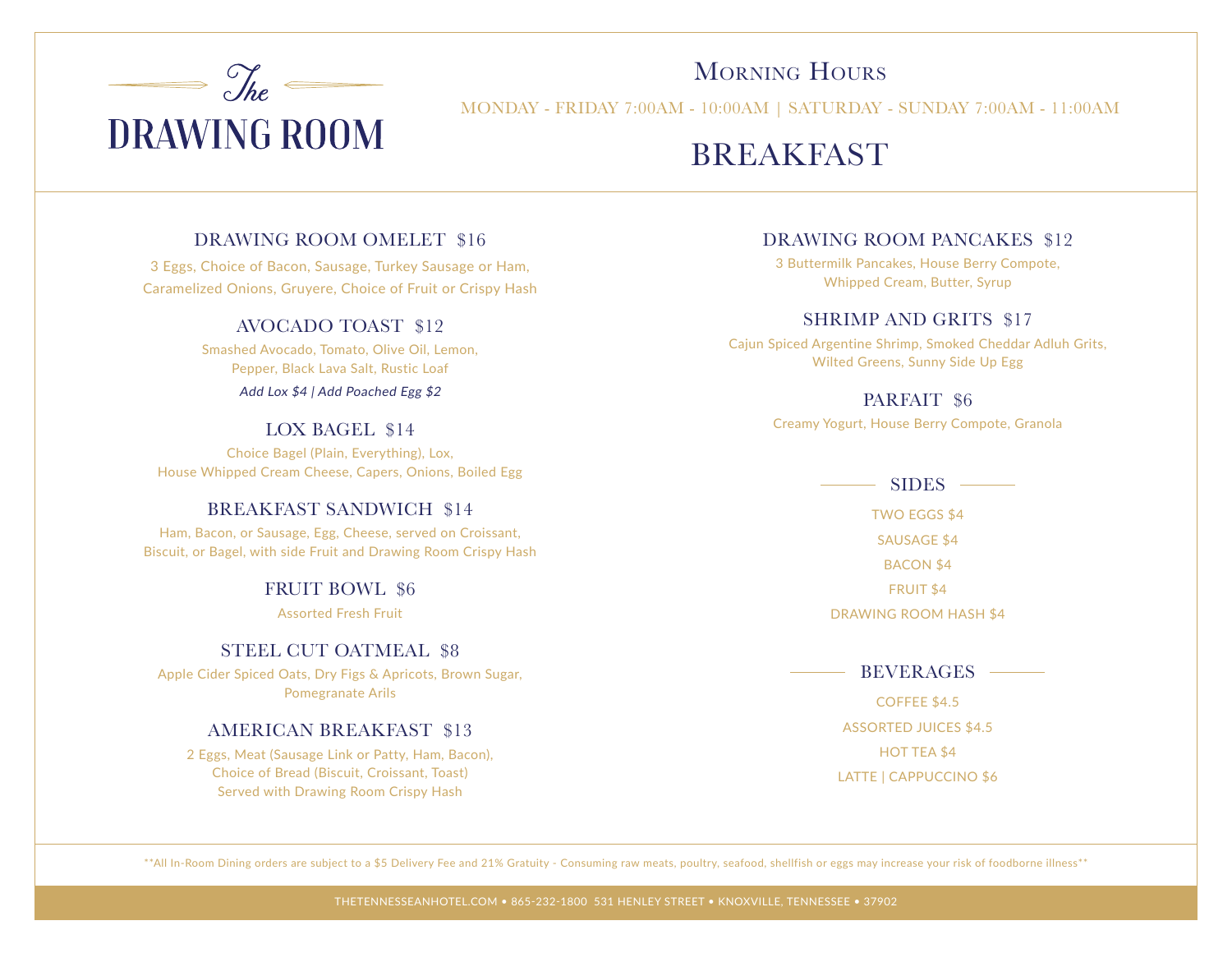## Evening Hours

MONDAY - SATURDAY 3:00PM - 11:00PM | SUNDAY 3:00PM - 10:00PM

# DINNER

- APPETIZERS -

#### CHEESE & CHARCUTERIE SMALL \$20 | LARGE \$28

Chef Daily Selections

#### BLACKENED TENDERLOIN TIPS \$18

Filet Tenderloin Tips, Horseradish Crema and Bearnaise Dipping Sauce

#### SHRIMP "BOIL" COCKTAIL \$19

Ancho and Citrus Roasted Shrimp, Served with House Cocktail Sauce and Chili-Lime Aioli

#### CAESAR SALAD \$13

Romaine Heart, House Caesar Dressing, House Pumpernickel Croutons, Shaved Parmesan

Add Beef Tips \$13 | Shrimp \$12 | Salmon \$10 | Chicken \$7

#### SHAVED BRUSSELS SPROUT SALAD \$12

Goat Cheese, Roasted Beets, Pecorino, Shaved Red Onion, Sherry-Orange Vinaigrette Add Beef Tips \$13 | Shrimp \$12 | Salmon \$10 | Chicken \$7 | Fried Oysters \$8

### BACON WRAPPED DATES \$11

Point Reyes Bleu Cheese Stuffed Dates, Bacon Wrapped, Romesco

#### MEZZE PLATTER \$16

Roasted Garlic Hummus, Calabrian Chile Hummus, Pita Crisps, Dolmades, Tabbouleh

#### MUSSELS \$19

PEI Mussels, White Wine Tomato Broth, Fennel, Grilled Baguette

MAIN

### BLACK ANGUS FILET \$52

1855 Black Angus Filet, Yukon Gold Potato Butter, Broccolini, Red Wine Herb Demi

#### GRILLED ALASKAN HALIBUT \$39

Green Curry, Charred Chinese Eggplant, Bok Choy, Fried Caulini

#### CRAB CAKE \$18

Jumbo Lump Crab, Preserved Lemon Aioli, Calabrian Chile Oil, Micro Salad

#### SCALLOPS \$32

U-8 Diver Scallops, Corn Succotash, English Pea Puree, Frisee and Truffle Salad

#### PORK MILANESE \$32

Panko Crusted Pork Chop, Romesco, Chimichurri, Heirloom Cherry Tomato, Shaved Fennel.

### ROASTED YARDBIRD HALF CHICKEN \$24

Apple Cider Brined, BBQ Rub, Baby Root Vegetables, Chimichurri

#### - DESSERTS --

NY STYLE CHEESECAKE \$11

Caramel Sauce or Raspberry Coulis

### WARM CHOCOLATE CHIP COOKIES \$11

Scoop of either Vanilla, Chocolate or Strawberry Ice Cream

#### ULTIMATE CHOCOLATE CAKE \$11

Whipped Cream, Hazelnut Crust

\*\*All In-Room Dining orders are subject to a \$5 Delivery Fee and 21% Gratuity - Consuming raw meats, poultry, seafood, shellfish or eggs may increase your risk of foodborne illness\*\*

THETENNESSEANHOTEL.COM • 865-232-1800 531 HENLEY STREET • KNOXVILLE, TENNESSEE • 37902